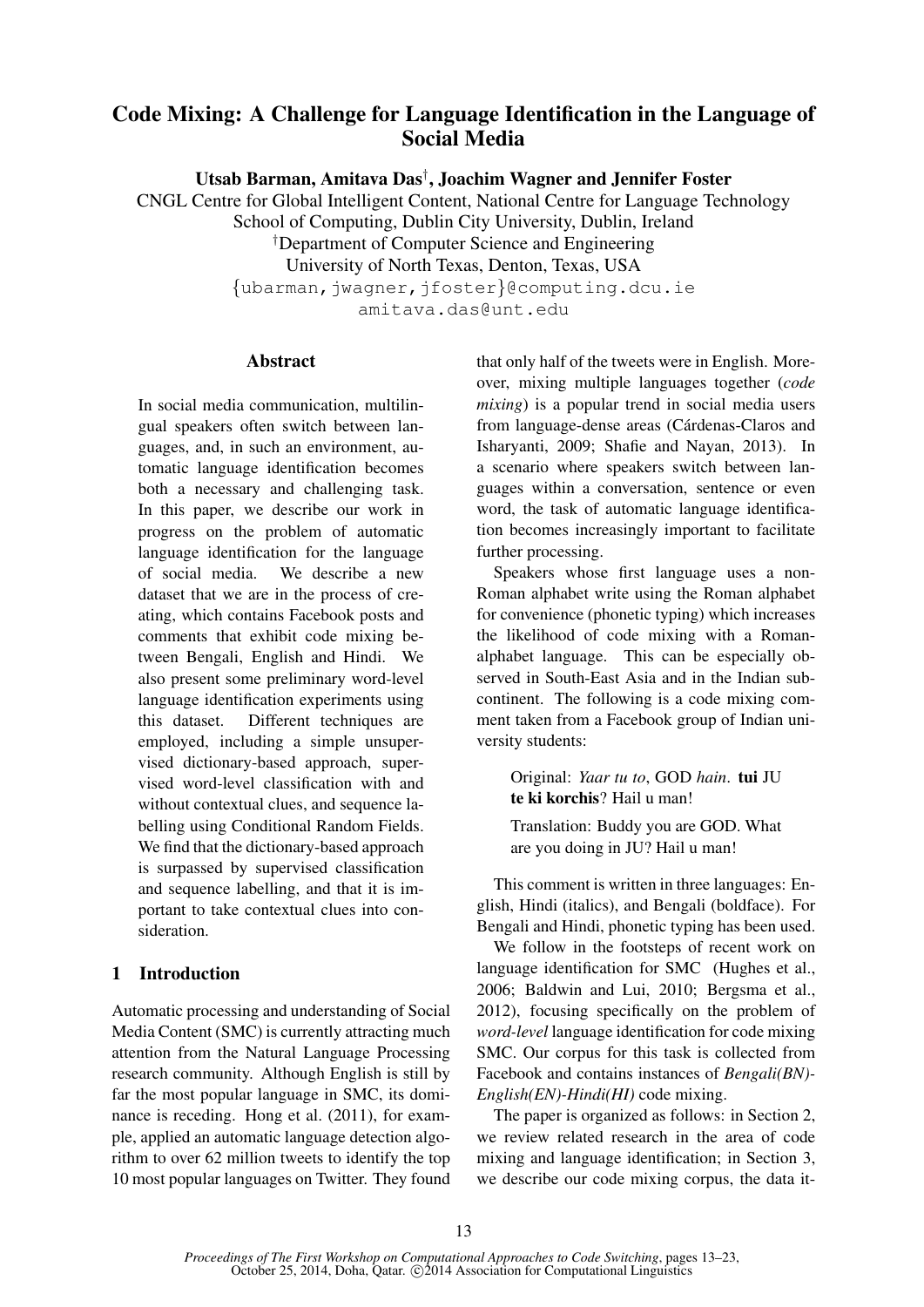self and the annotation process; in Section 4, we list the tools and resources which we use in our language identification experiments, described in Section 5. Finally, in Section 6, we conclude and provide suggestions for future research on this topic.

### 2 Background and Related Work

The problem of language identification has been investigated for half a century (Gold, 1967) and that of computational analysis of code switching for several decades (Joshi, 1982), but there has been less work on *automatic language identification for multilingual code-mixed texts*. Before turning to that topic, we first briefly survey studies on the general characteristics of code mixing.

Code mixing is a normal, natural product of bilingual and multilingual language use. Significant studies of the phenomenon can be found in the linguistics literature (Milroy and Muysken, 1995; Alex, 2008; Auer, 2013). These works mainly discuss the sociological and conversational necessities behind code mixing as well as its linguistic nature. Scholars distinguish between *intersentence*, *intra-sentence* and *intra-word* code mixing.

Several researchers have investigated the reasons for and the types of code mixing. Initial studies on Chinese-English code mixing in Hong Kong (Li, 2000) and Macao (San, 2009) indicated that mainly linguistic motivations were triggering the code mixing in those highly bilingual societies. Hidayat (2012) showed that Facebook users tend to mainly use inter-sentential switching over intrasentential, and report that 45% of the switching was instigated by real lexical needs, 40% was used for talking about a particular topic, and 5% for content clarification. The predominance of intersentential code mixing in social media text was also noted in the study by San (2009), which compared the mixing in blog posts to that in the spoken language in Macao. Dewaele (2010) claims that 'strong emotional arousal' increases the frequency of code mixing. Dey and Fung (2014) present a speech corpus of English-Hindi code mixing in student interviews and analyse the motivations for code mixing and in what grammatical contexts code mixing occurs.

Turning to the work on automatic analysis of code mixing, there have been some studies on detecting code mixing in speech (Solorio and Liu,

2008a; Weiner et al., 2012). Solorio and Liu (2008b) try to predict the points inside a set of spoken Spanish-English sentences where the speakers switch between the two languages. Other studies have looked at code mixing in different types of short texts, such as information retrieval queries (Gottron and Lipka, 2010) and SMS messages (Farrugia, 2004; Rosner and Farrugia, 2007). Yamaguchi and Tanaka-Ishii (2012) perform language identification using artificial multilingual data, created by randomly sampling text segments from monolingual documents. King and Abney (2013) used weakly semi-supervised methods to perform word-level language identification. A dataset of 30 languages has been used in their work. They explore several language identification approaches, including a Naive Bayes classifier for individual word-level classification and sequence labelling with Conditional Random Fields trained with Generalized Expectation criteria (Mann and McCallum, 2008; Mann and Mc-Callum, 2010), which achieved the highest scores. Another very recent work on this topic is (Nguyen and Doğruöz, 2013). They report on language identification experiments performed on Turkish and Dutch forum data. Experiments have been carried out using language models, dictionaries, logistic regression classification and Conditional Random Fields. They find that language models are more robust than dictionaries and that contextual information is helpful for the task.

# 3 Corpus Acquisition

Taking into account the claim that code mixing is frequent among speakers who are *multilingual* and *younger in age* (Cárdenas-Claros and Isharyanti, 2009), we choose an Indian student community between the 20-30 year age group as our data source. India is a country with 30 spoken languages, among which 22 are official. code mixing is very frequent in the Indian sub-continent because languages change within very short geodistances and people generally have a basic knowledge of their neighboring languages.

A Facebook group<sup>1</sup> and 11 Facebook users (known to the authors) were selected to obtain publicly available posts and comments. The Facebook graph API explorer was used for data collection. Since these Facebook users are from West Bengal, the most dominant language is Bengali

<sup>1</sup> https://www.facebook.com/jumatrimonial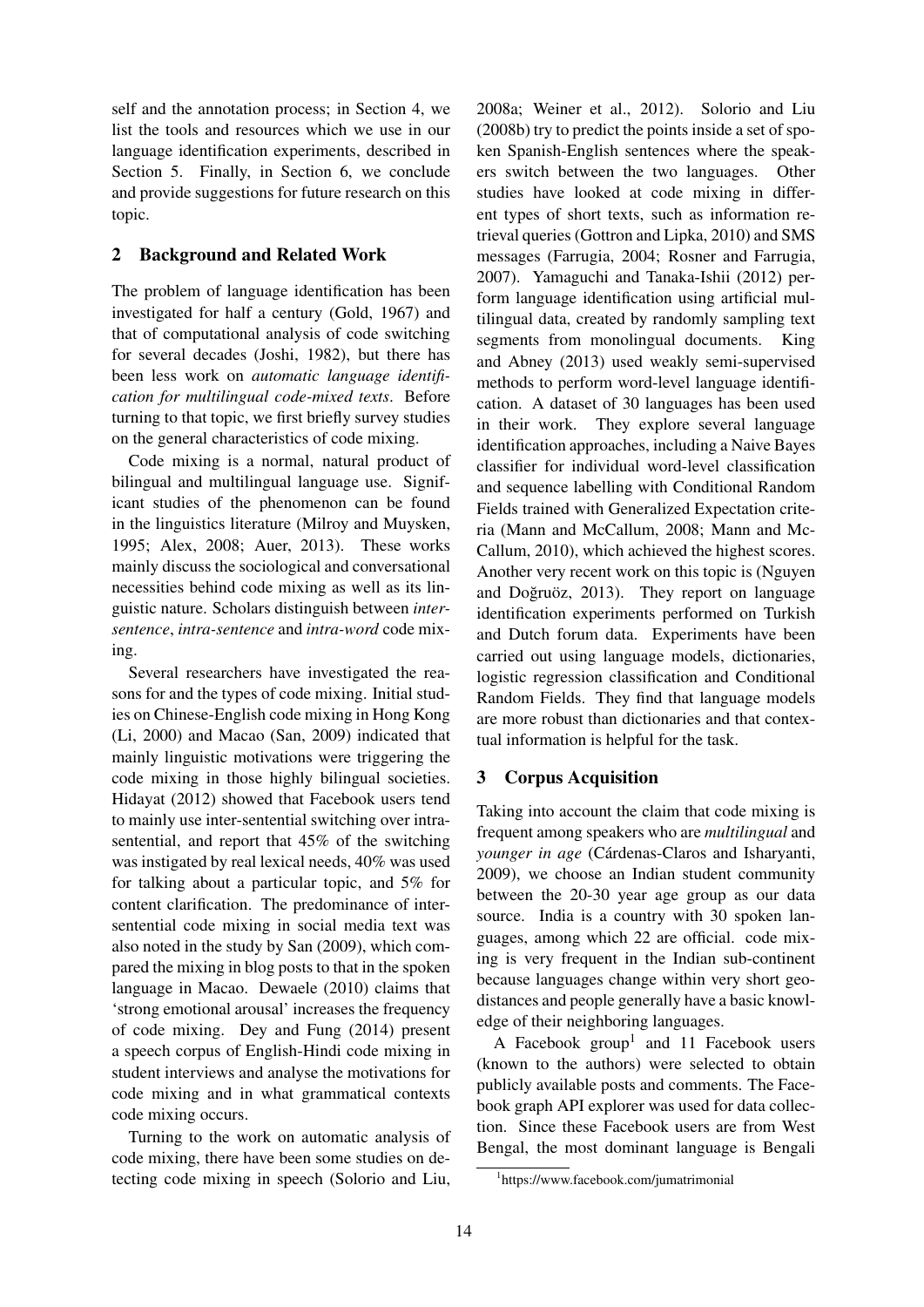(Native Language), followed by English and then Hindi (National Language of India). The posts and comments in Bengali and Hindi script were discarded during data collection, resulting in 2335 posts and 9813 comments.

### 3.1 Annotation

Four annotators took part in the annotation task. Three were computer science students and the other was one of the authors. The annotators are proficient in all three languages of our corpus. A simple annotation tool was developed which enabled these annotators to identify and distinguish the different languages present in the content by tagging them. Annotators were supplied with 4 basic tags (viz. *sent*ence, *frag*ment, *incl*usion and *wlcm* (word-level code mixing)) to annotate different levels of code mixing. Under each tag, six attributes were provided, viz. *English (en), Bengali (bn), Hindi (hi), Mixed (mixd), Universal (univ) and Undefined (undef)*. The attribute *univ* is associated with symbols, numbers, emoticons and universal expressions (e.g. *hahaha*, *lol*). The attribute *undef* is specified for a sentence or a word for which no language tags can be attributed or cannot be categorized as *univ*. In addition, annotators were instructed to annotate named entities separately. What follows are descriptions of each of the annotation tags.

Sentence (sent): This tag refers to a sentence and can be used to mark *inter-sentential code mixing*. Annotators were instructed to identify a sentence with its base language (e.g. *en*, *bn*, *hi* and *mixd*) or with other types (e.g. *univ*, *undef*) as the first task of annotation. Only the attribute *mixd* is used to refer to a sentence which contains multiple languages in the same proportion. A sentence may contain any number of inclusions, fragments and word-level code mixing. A sentence can be attributed as *univ* if and only if it contains symbols, numbers, emoticons, chat acronyms and no other words (Hindi, English or Bengali). A sentence can be attributed as *undef* if it is not a sentence marked as *univ* and has words/tokens that can not be categorized as Hindi, English or Bengali. Some examples of sentence-level annotations are the following:

# 1. English-Sentence:

[sent-lang="en"] *what a.....6 hrs long...but really nice tennis....* [/sent]

2. Bengali-Sentence:

[sent-lang="bn"] *shubho nabo borsho.. :)* [/sent]

- 3. Hindi Sentence: [sent-lang="hi"] *karwa sachh ..... :(* [/sent]
- 4. Mixed-Sentence: [sent-lang="mixd"] [frag-lang="hi"] *oye hoye ..... angreji me kahte hai ke* [/frag] [frag-lang="en"] *I love u.. !!!* [/frag] [/sent]
- 5. Univ-Sentence: [sent-lang="univ"] *hahahahahahah....!!!!!* [/sent]
- 6. Undef-Sentence: [sent-lang="undef"] *Hablando de una triple*

*amenaza.* [/sent]

Fragment (frag): This refers to a group of foreign words, grammatically related, in a sentence. The presence of this tag in a sentence conveys that *intra-sentential code mixing* has occurred within the sentence boundary. Identification of fragments (if present) in a sentence was the second task of annotation. A *sentence (sent)* with attribute *mixd* must contain multiple *fragments (frag)* with a specific language attribute. In the fourth example above, the sentence contains a Hindi fragment *oye hoye ..... angreji me kahte hai ke* and an English fragment *I love u.. !!!*, hence it is considered as a *mixd* sentence. A fragment can have any number of inclusions and word-level code mixing. In the first example below, *Jio* is a popular Bengali word appearing in the English fragment *Jio.. good joke*, hence tagged as a Bengali inclusion. One can argue that the word *Jio* could be a separate Bengali inclusion (i.e. can be tagged as a Bengali inclusion outside the English fragment). But looking at the syntactic pattern and the sense expressed by the comment, the annotator kept it as a single unit. In the second example below, an instance of wordlevel code mixing, *typer*, has been found in an English fragment (where the root English word *type* has the Bengali suffix *r*).

1. Fragment with Inclusion:

[sent-lang="mixd"] [frag-lang="en"] [incllang="bn"] *Jio..* [/incl] *good joke* [/frag] [frag lang="bn"] *"amar Babin"* [/frag] [/sent]

2. Fragment with Word-Level code mixing: [sent-lang="mixd"] [frag-lang="en"] *" I will find u and marry you "* [/frag] [fraglang="bn"] [wlcm-type="en-and-bn-suffix"] *typer* [/wlcm] *hoe glo to! :D* [/frag] [/sent]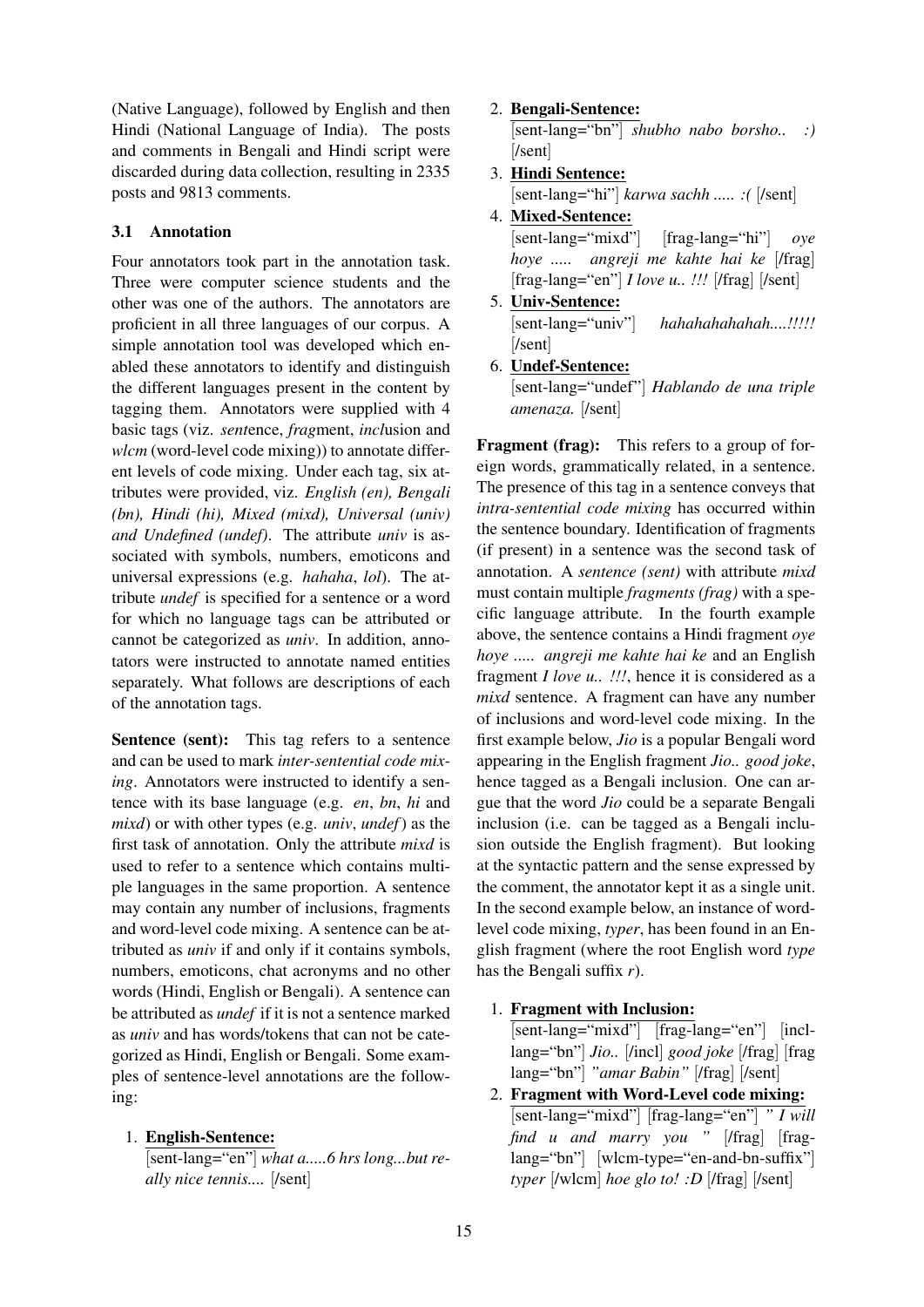Inclusion (incl): An inclusion is a foreign word or phrase in a sentence or in a fragment which is assimilated or used very frequently in native language. Identification of inclusions can be performed after annotating a sentence and fragment (if present in that sentence). An inclusion within a sentence or fragment also denotes *intra-sentential code mixing*. In the example below, *seriously* is an English inclusion which is assimilated in today's colloquial Bengali and Hindi. The only tag that an inclusion may contain is word-level code mixing.

#### 1. Sentence with Inclusion:

[sent-lang="bn"] *Na re* [incl-lang="en"] *seriously* [/incl] *ami khub kharap achi.* [/sent]

Word-Level code mixing (wlcm): This is the smallest unit of code mixing. This tag was introduced to capture *intra-word code mixing* and denotes cases where code mixing has occurred within a single word. Identifying word-level code mixing is the last task of annotation. Annotators were told to mention the type of word-level code mixing in the form of an attribute (Base Language + Second Language) format. Some examples are provided below. In the first example below, the root word *class* is English and *e* is an Bengali suffix that has been added. In the third example below, the opposite can be observed – the root word *Kando* is Bengali, and an English suffix *z* has been added. In the second example below, a named entity *suman* is present with a Bengali suffix *er*.

- 1. Word-Level code mixing (EN-BN): [wlcm-type="en-and-bn-suffix"] *classe* [/wlcm]
- 2. Word-Level code mixing (NE-BN): [wlcm-type="NE-and-bn-suffix"] *sumaner* [/wlcm]
- 3. Word-Level code mixing (BN-EN): [wlcm-type="bn-and-en-suffix"] *kandoz* [/wlcm]

#### 3.1.1 Inter Annotator Agreement

We calculate word-level inter annotator agreement (Cohen's Kappa) on a subset of 100 comments (randomly selected) between two annotators. Two annotators are in agreement about a word if they both annotate the word with the same attribute (*en, bn, hi, univ, undef*), regardless of whether the word is inside an inclusion, fragment or sentence. Our observations that the word-level annotation process is not a very ambiguous task and that annotation instruction is also straightforward are confirmed in a high inter-annotator agreement (IAA) with a Kappa value of 0.884.

#### 3.2 Data Characteristics

Tag-level and word-level statistics of annotated data that reveal the characteristics of our data set are described in Table 1 and in Table 2 respectively. More than 56% of total sentences and almost 40% of total tokens are in Bengali, which is the dominant language of this corpus. English is the second most dominant language covering almost 33% of total tokens and 35% of total sentences. The amount of Hindi data is substantially lower – nearly 1.75% of total tokens and 2% of total sentences. However, English inclusions (84% of total inclusions) are more prominent than Hindi or Bengali inclusions and there are a substantial number of English fragments (almost 52% of total fragments) present in our corpus. This means that English is the main language involved in the code mixing.

| <b>Statistics of Different Tags</b> |             |       |       |      |       |       |  |
|-------------------------------------|-------------|-------|-------|------|-------|-------|--|
| <b>Tags</b>                         | Еn          | Bn    | Hi    | Mixd | Univ  | Undef |  |
| sent                                | 5,370       | 8,523 | 354   | 204  | 746   | 15    |  |
| frag                                | 288         | 213   | 40    | 0    | O     | 0     |  |
| incl                                | 7,377       | 262   | 94    | O    | 1,032 |       |  |
|                                     |             |       | 477   |      |       |       |  |
|                                     | Name Entity |       | 3,602 |      |       |       |  |
|                                     | Acronym     |       | 691   |      |       |       |  |

Table 1: Tag-level statistics

| <b>Word-Level Tag</b> | Count  |
|-----------------------|--------|
| EN                    | 66,298 |
| <b>BN</b>             | 79,899 |
| HI                    | 3,440  |
| <b>WLCM</b>           | 633    |
| <b>NE</b>             | 5,233  |
| <b>ACRO</b>           | 715    |
| <b>UNIV</b>           | 39,291 |
| <b>UNDEF</b>          |        |

Table 2: Word-level statistics

### 3.2.1 Code Mixing Types

In our corpus, inter- and intra-sentential code mixing are more prominent than word-level code mixing, which is similar to the findings of (Hidayat, 2012) . Our corpus contains every type of code mixing in English, Hindi and Bengali viz. inter/intra sentential and word-level as described in the previous section. Some examples of different types of code mixing in our corpus are presented below.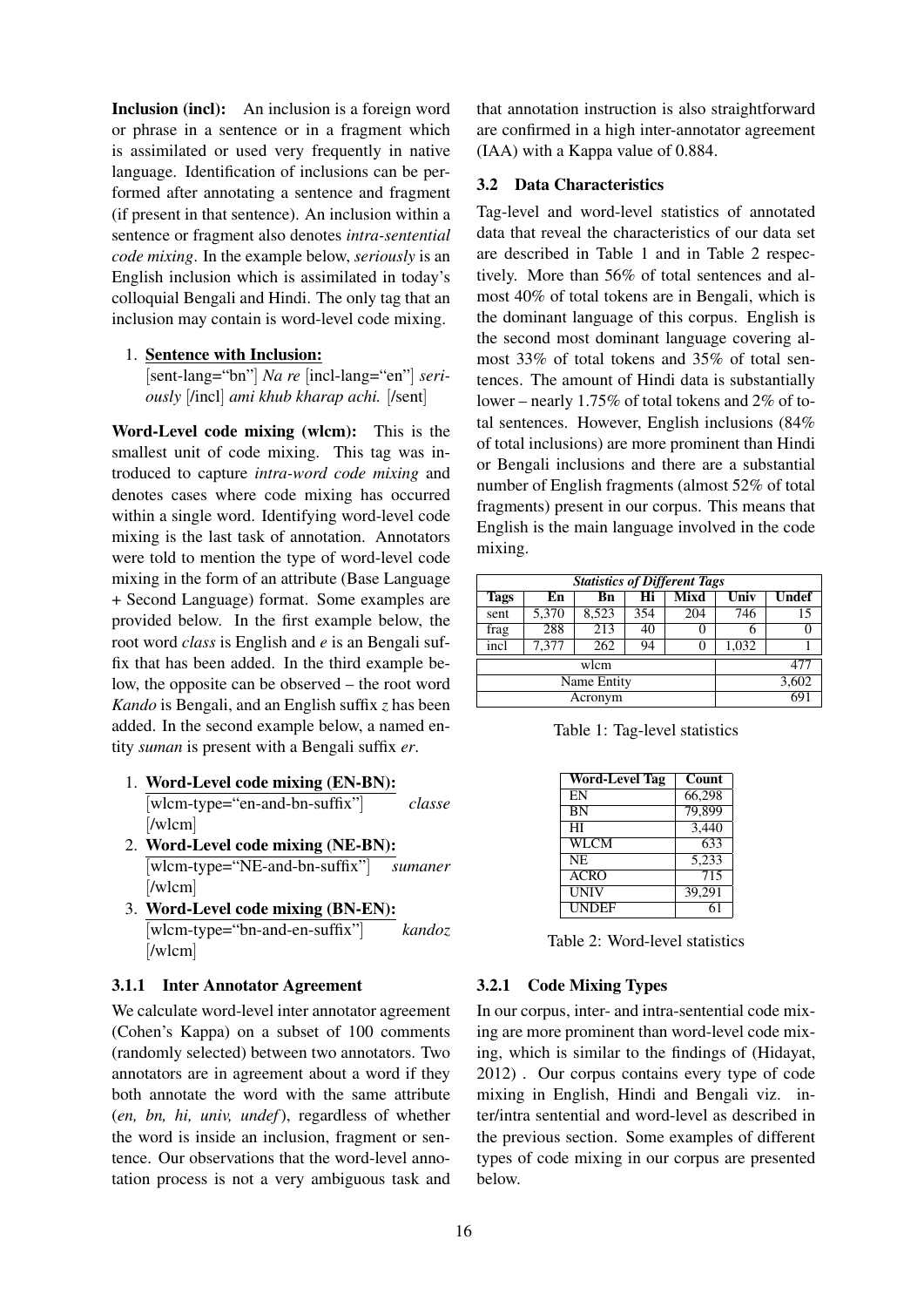### 1. Inter-Sentential:

[sent-lang="hi"] *Itna izzat diye aapne mujhe* !!! [/sent]

[sent-lang="en"] *Tears of joy. :'( :'(* [/sent]

2. Intra-Sentential:

[sent-lang="bn"] [incl-lang="en"] *by d way* [/incl] *ei* [frag-lang="en"] *my craving arms shall forever remain empty .. never hold u close ..* [/frag] *line ta baddo* [incl-lang="en"] *cheezy* [/incl] :P ;) [/sent]

# 3. Word-Level:

[sent-lang="bn"] [incl-lang="en"] *1st yr* [/incl] *eo to ei* [wlcm-type="en+bnSuffix"] *tymer* [/wlcm] *modhye sobar jute jay* .. [/sent]

### 3.2.2 Ambiguous Words

Annotators were instructed to tag an English word as English irrespective of any influence of word borrowing or foreign inclusion but an inspection of the annotations revealed that English words were sometimes annotated as Bengali or Hindi. To understand this phenomenon we processed the list of language (EN,BN and HI) word types (total 26,475) and observed the percentage of types that were not always annotated with the one language throughout the corpus. The results are presented in Table 3. Almost 7% of total types are ambiguous (i.e. tagged in different languages during annotation). Among them, a substantial amount (5.58%) are English/Bengali.

| Label(s)       | Count  | Percentage        |
|----------------|--------|-------------------|
| EN             | 9,109  | 34.40             |
| BN             | 14,345 | 54.18             |
| HI             | 1,039  | $3.\overline{92}$ |
| EN or BN       | 1,479  | $5.\overline{58}$ |
| EN or HI       | 61     | 0.23              |
| BN or HI       | 277    | 1.04              |
| EN or BN or HI | 165    | 0.62              |

Table 3: Statistics of ambiguous and monolingual word types

There are two reasons why this is happening:

Same Words Across Languages Some words are the same (e.g. *baba*, *maa*, *na*, *khali*) in Hindi and Bengali because both of the languages originated from a single language *Sanskrit* and share a good amount of common vocabulary. It also occurred in English-Hindi and English-Bengali as a result of *word borrowing*. Most of these are commonly used inclusions like *clg*, *dept*, *question*, *cigarette*, and *topic*. Sometimes the anno-

tators were careful enough to tag such words as English and sometimes these words were tagged in the annotators' native languages. During cross checking of the annotated data the same error patterns were observed for multiple annotators, i.e. tagging commonly used foreign words into native language. It only demonstrates that these English words are highly assimilated in the conversational vocabulary of Bengali and Hindi.

Phonetic Similarity of Spellings Due to phonetic typing some words share the same surface form across two and sometimes across three languages. As an example, *to* is a word in the three languages: it has occurred 1209 times as English, 715 times as Bengali and 55 times as Hindi in our data. The meaning of these words (e.g. *to*, *bolo*, *die*) are different in different languages. This phenomenon is perhaps exacerbated by the trend towards short and noisy spelling in SMC.

### 4 Tools and Resources

We have used the following resources and tools in our experiment.

#### **Dictionaries**

- 1. British National Corpus (BNC): We compile a word frequency list from the BNC (Aston and Burnard, 1998).
- 2. SEMEVAL 2013 Twitter Corpus (SemevalTwitter): To cope with the language of social media we use the SEMEVAL 2013 (Nakov et al., 2013) training data for the Twitter sentiment analysis task. This data comes from a popular social media site and hence is likely to reflect the linguistic properties of SMC.
- 3. Lexical Normalization List (LexNorm-List): Spelling variation is a well-known phenomenon in SMC. We use a lexical normalization dictionary created by Han et al. (2012) to handle the different spelling variations in our data.

#### Machine Learning Toolkits

- 1. WEKA: We use the Weka toolkit (Hall et al., 2009) for our experiments in decision tree training.
- 2. MALLET: CRF learning is applied using the MALLET toolkit (McCallum, 2002).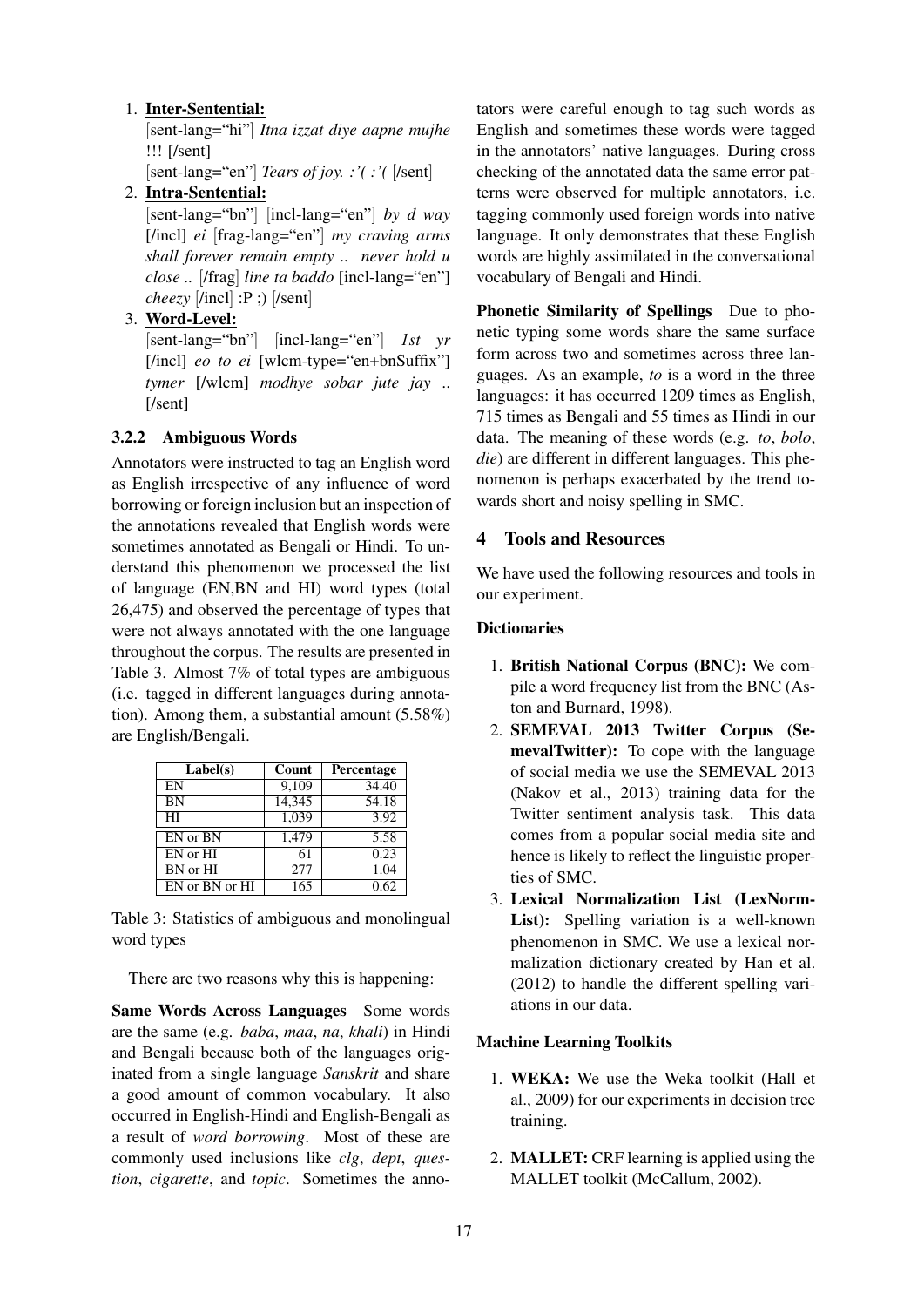3. Liblinear: We apply Support Vector Machine (SVM) learning with a linear kernel using the Liblinear package (Fan et al., 2008).

NLP Tools For data tokenization we used the CMU Tweet-Tokenizer (Owoputi et al., 2013).

# 5 Experiments

Since our training data is entirely labelled at the word-level by human annotators, we address the word-level language identification task in a fully supervised way.

Out of the total data, 15% is set aside as a blind test set, while the rest is employed in our experiments through a 5-fold cross-validation setup. There is a substantial amount of token overlap between the cross-validation data and the test set – 88% of total EN tokens, 86% of total Bengali tokens and 57% of total Hindi tokens of the test set are present in the cross-validation data.<sup>2</sup>

We address the problem of word-level in three different ways:

- 1. A simple heuristic-based approach which uses a combination of our dictionaries to classify the language of a word
- 2. Word-level classification using supervised machine learning with SVMs but no contextual information
- 3. Word-level classification using supervised machine learning with SVMs and sequence labelling using CRFs, both employing contextual information

Named entities and instances of word-level code mixing are excluded from evaluation. For systems which do not take the context of a word into account, i.e. the dictionary-based approach (Section 5.1) and the SVM approach without contextual clues (Section 5.2), named entities and instances of word-level code mixing can be safely excluded from training. For systems which do take context into account, the CRF system (Section 5.3.1) and the SVM system with contextual clues (Section 5.3.2), these are included in training, because to exclude them would result in unrealistic contexts. This means that these systems

can classify a word to be a named entity or an instance of word-level code mixing. To avoid this, we implement a post-processor which backs off in these cases to a system which hasn't seen named entities or word-level code mixing in training (see Section 5.3).

### 5.1 Dictionary-Based Detection

We start with dictionary-based language detection. Generally a dictionary-based language detector predicts the language of a word based on its frequency in multiple language dictionaries. In our data the Bengali and Hindi tokens are phonetically typed. As no such transliterated dictionary is, to our knowledge, available for Bengali and Hindi, we use the training set words as dictionaries. For words that have multiple annotations in training data (ambiguous words), we select the majority tag based on frequency, e.g. the word *to* will always be tagged as English.

Our English dictionaries are those described in Section 4 (*BNC, LexNormList, SemEvalTwitter*) and the training set words. For *LexNorm-List*, we have no frequency information, and so we consider it as a simple word list. To predict the language of a word, dictionaries with normalized frequency were considered first (BNC, SemEvalTwitter, Training Data), if not found, word list look-up was performed. The predicted language is chosen based on the dominant language(s) of the corpus if the word appears in multiple dictionaries with same frequency or if the word does not appear in any dictionary or list.

A simple rule-based method is applied to predict universal expressions. A token is considered as *univ* if any of the following conditions satisfies:

- All characters of the token are symbols or numbers.
- The token contains certain repetitions identified by regular expressions.(e.g. *hahaha*).
- The token is a hash-tag or an URL or mention-tags (e.g. *@Sumit*).
- Tokens (e.g. *lol*) identified by a word list compiled from the relevant 4/5th of the training data.

Table 4 shows the results of dictionary-based detection obtained from 5-fold cross-validation averaging. We try different combinations and frequency thresholds of the above dictionaries. We find that using a normalized frequency is helpful

 $2$ We found 25 comments and 17 posts common between the cross-validation data and the test set. The reason for this is that users of social media often express themselves in a concise way. Almost all of these common data consisted of 1 to 3 token(s). In most of the cases these tokens were emoticons, symbols or universal expressions such as *wow* and *lol*. As the percentage of these comments is low, we keep these comments as they are.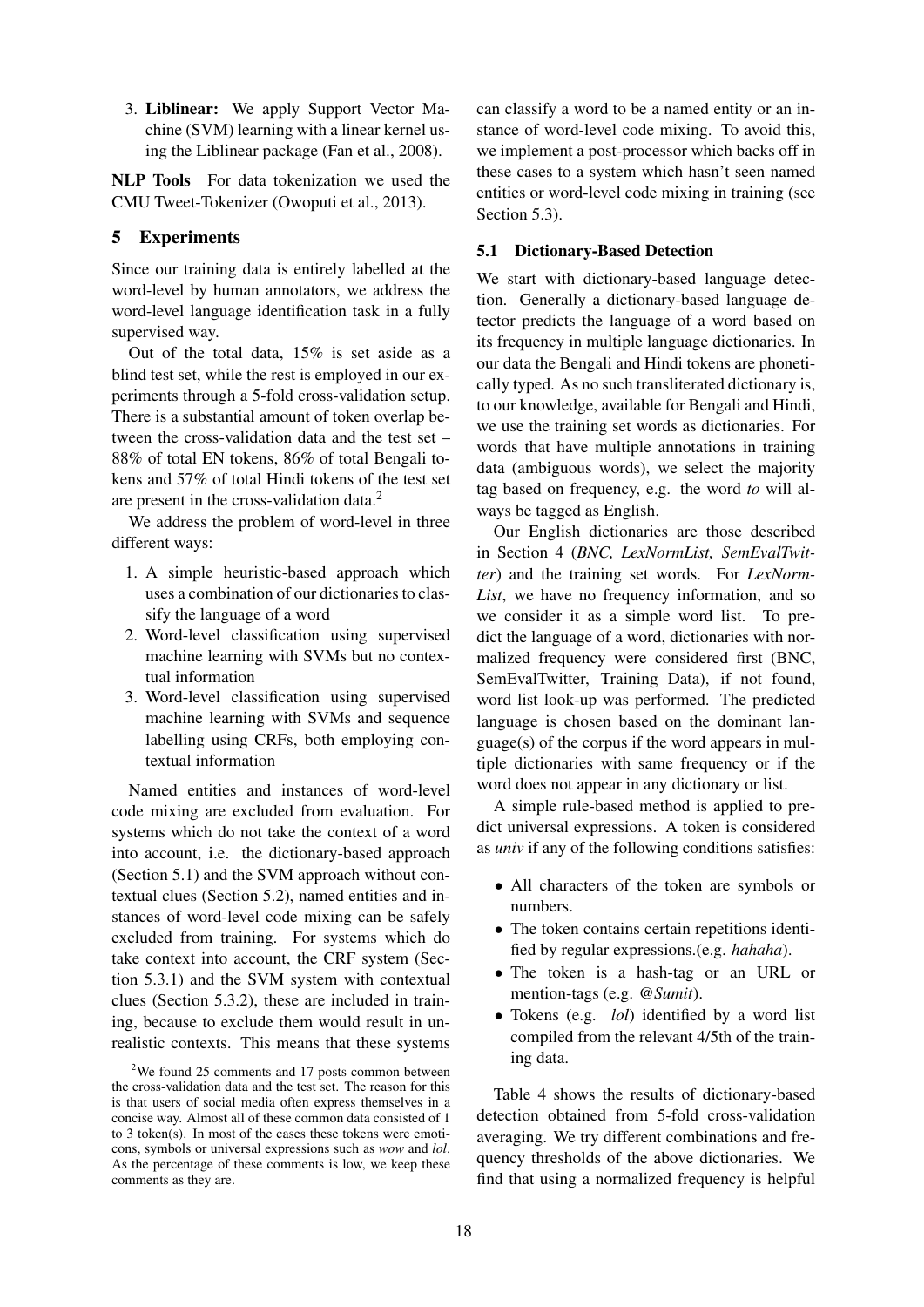and that a combination of *LexNormList* and *Training Data* dictionaries is suited best for our data. Hence, we consider this as our baseline language identification system.

| <b>Dictionary</b>                   | Accuracy $(\% )$ |
|-------------------------------------|------------------|
| <b>BNC</b>                          | 80.09            |
| SemevalTwitter                      | 77.61            |
| LexNormList                         | 79.86            |
| <b>Training Data</b>                | 90.21            |
| LexNormList+TrainingData (Baseline) | 93.12            |

Table 4: Average cross-validation accuracy of dictionary-based detection

### 5.2 Word-Level Classification without Contextual Clues

The following feature types are employed:

- 1. Char-n-grams (G): We start with a character n-gram-based approach (Cavnar and Trenkle, 1994), which is most common and followed by many language identification researchers. Following the work of King and Abney (2013), we select character *n*-grams  $(n=1 \text{ to } 5)$  and the word as the features in our experiments.
- 2. Presence in Dictionaries (D): We use presence in a dictionary as a features for all available dictionaries in previous experiments.
- 3. Length of words (L): Instead of using the raw length value as a feature, we follow our previous work (Rubino et al., 2013; Wagner et al., 2014) and create multiple features for length using a decision tree (J48). We use length as the only feature to train a decision tree for each fold and use the nodes obtained from the tree to create boolean features.
- 4. Capitalization (C): We use 3 boolean features to encode capitalization information: whether any letter in the word is capitalized, whether all letters in the word are capitalized and whether the first letter is capitalized.

We perform experiments with an SVM classifier (linear kernel) for different combination of these features.<sup>3</sup> Parameter optimizations (C range  $2^{-15}$ ) to  $2^{10}$ ) for SVM are performed for each feature

| <b>Features</b> | Accuracy | <b>Features</b> | Accuracy |
|-----------------|----------|-----------------|----------|
| G               | 94.62    | GD              | 94.67    |
| GL.             | 94.62    | GDL             | 94.73    |
| GC              | 94.64    | <b>GDC</b>      | 94.72    |
| GL C            | 94.64    | <b>GDLC</b>     | 94.75    |

Table 5: Average cross-validation accuracy for SVM word-level classification (without context),  $G = char-n-gram$ ,  $L = binary length features, D$  $=$  presence in dictionaries and  $C =$  capitalization features



Figure 1: Average cross-validation accuracy for SVM word-level classification (without context),  $G = char-n-gram$ ,  $L = binary length features, D$  $=$  presence in dictionaries and  $C =$  capitalization features: cube visualization

set and best cross-validation accuracy is found for the GDLC-based run (94.75%) at C=1 (see Table 5 and Fig. 1).

We also investigate the use of a dictionary-tochar-n-gram back-off model – the idea is to apply the char-n-gram model SVM-GDLC for those words for which a majority-based decision is taken during dictionary-based detection. However, it does not outperform the SVM. Hence, we select SVM-GDLC for the next steps of our experiments as the best exemplar of our individual word-level classifier (without contextual clues).

### 5.3 Language Identification with Contextual **Clues**

Contextual clues can play a very important role in word-level language identification. As an example, a part of a comment is presented from crossvalidation fold 1 that contains the word *die* which is wrongly classified by the SVM classifier. The frequency of *die* in the training set of fold 1 is 6 for English, 31 for Bengali and 0 for Hindi.

Gold Data: *..../univ the/en movie/en for/en which/en i/en can/en die/en for/en*

 $3$ According to (Hsu et al., 2010) the SVM linear kernel with parameter C optimization is good enough when dealing with a large number of features. Though an RBF kernel can be more effective than a linear one, it is possible only after proper optimization of C and  $\gamma$  parameters, which is computational expensive for such a large feature set.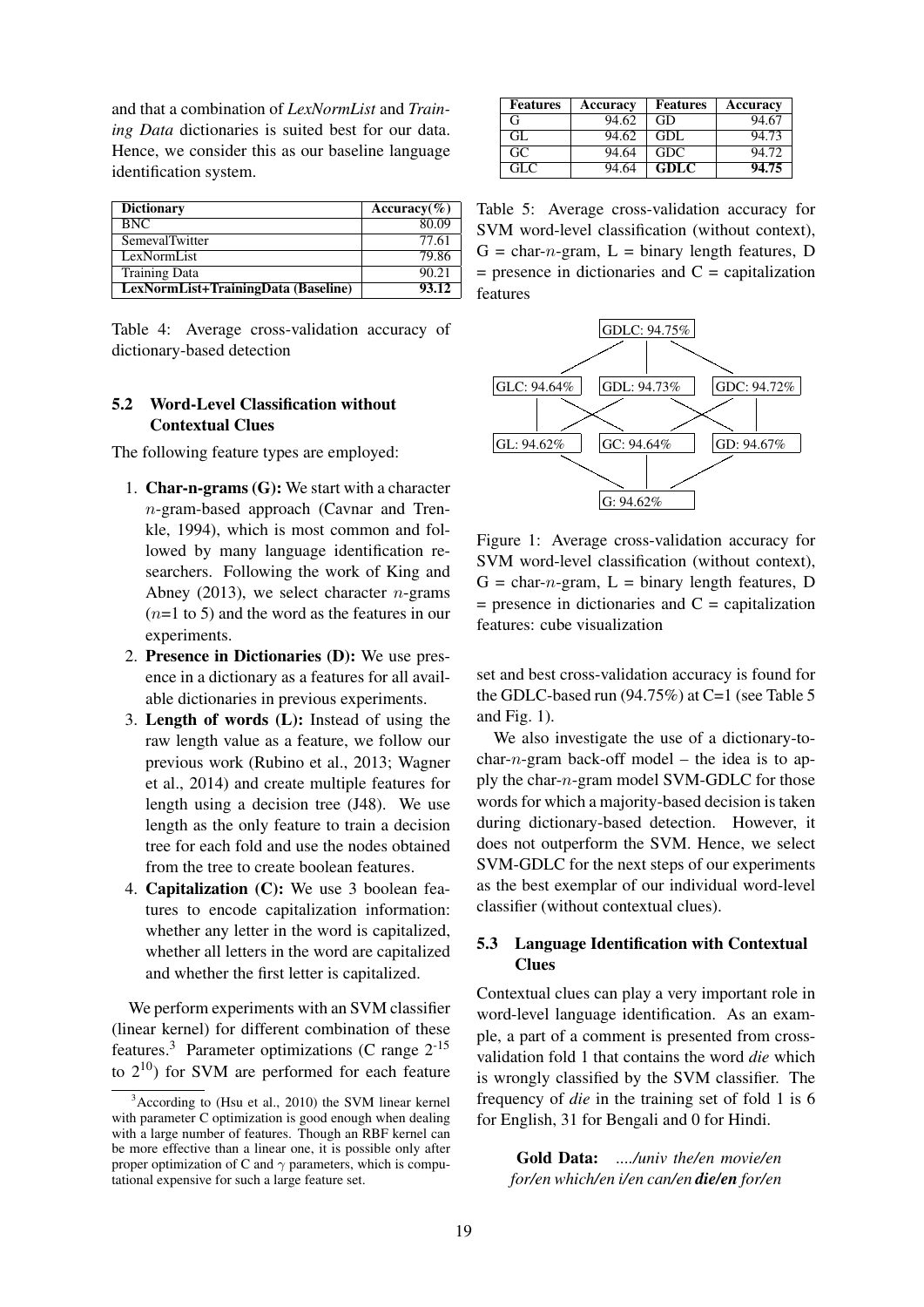| <b>Features</b> | Order-0 | Order-1 | Order-2 |
|-----------------|---------|---------|---------|
| G               | 92.80   | 95.16   | 95.36   |
| GD              | 93.42   | 95.59   | 95.98   |
| GL.             | 92.82   | 95.14   | 95.41   |
| GDL             | 93.47   | 95.60   | 95.94   |
| GC              | 92.07   | 94.60   | 95.05   |
| GDC             | 93.47   | 95.62   | 95.98   |
| <b>GLC</b>      | 92.36   | 94.53   | 95.02   |
| <b>GDLC</b>     | 93.47   | 95.58   | 95.98   |

Table 6: Average cross-validation accuracy of CRF-based predictions where  $G = char-n-gram$ , L  $=$  length feature,  $D =$  single dictionary-based labels (baseline system) and  $C =$  capitalization features

*...../univ*

SVM Output: *..../univ the/en movie/en for/en which/en i/en can/en die/bn for/en ...../univ*

We now investigate whether contextual information can correct the mis-classified tags.

Although named entities and word-level code mixing are excluded from evaluation, when dealing with context it is important to consider named entity and word-level code mixing during training because these may contain some important information. We include these tokens in the training data for our context-based experiments, labelling them as *other*. The presence of this new label may affect the prediction for a language token during classification and sequence labelling. To avoid this situation, a 4-way (*bn, hi, en, univ*) backoff classifier is trained separately on English, Hindi, Bengali and universal tokens. During evaluation of any context-based system we discard named entity and word-level code mixing from the prediction of that system. If any of the remaining tokens is predicted as *other* we back off to the decision of the 4-way classifier for that token. For the CRF experiments (Section 5.3.1), the backoff classifier is a CRF system, and, for the SVM experiments (Section 5.3.2), the backoff classifier is an SVM system.

#### 5.3.1 Conditional Random Fields (CRF)

As our goal is to apply contextual clues, we first employ Conditional Random Fields (CRF), an approach which takes history into account in predicting the optimal sequence of labels. We employ a linear chain CRF with an increasing order (Order-0, Order-1 and Order-2) with 200 iterations for different feature combinations (used



Figure 2: CRF Order-2 results: cube visualisation  $G = char-n-gram$ ,  $L = binary length features, D$  $=$  presence in dictionaries and  $C =$  capitalization features

| <b>Context</b>  | Accuracy $(\% )$ |
|-----------------|------------------|
| $GDLC + P_1$    | 94.66            |
| $GDLC + P_2$    | 94.55            |
| $GDLC + N_1$    | 94.53            |
| $GDLC + N2$     | 94.37            |
| $GDLC + P1N1$   | 95.14            |
| $GDLC + P_2N_2$ | 94.55            |

Table 7: Average cross-validation accuracy of SVM (GDLC) context-based runs, where  $P-i =$ previous i word(s),  $N-i = next i$  word(s)

in SVM-based runs). However, we observe that accuracy of CRF based runs decreases when binarized length features (see Section 5.2 and dictionary features (a feature for each dictionary) are involved. Hence, we use the dictionary-based predictions of the baseline system to generate a single dictionary feature for each token and only the raw length value of a token instead of binarized length features. The results are presented in Table 6 and the second order results are visualized in Fig. 2.

As expected, the performance increases as the order increases from zero to one and two. The use of a single dictionary feature is also helpful. The results for GDC, GDLC, and GD based runs are almost similar (95.98%). However, we choose the GDC system because it performed slightly better (95.989%) than the GDLC (95.983%) and the GD (95.983%) systems.

#### 5.3.2 SVM with Context

We also add contextual clues to our SVM classifier. To obtain contextual information we include the previous and next two words as features in the SVM-GDLC-based run. $4$  All possible com-

<sup>&</sup>lt;sup>4</sup>We also experimented with extracting all GDLC features for the context words but this did not help.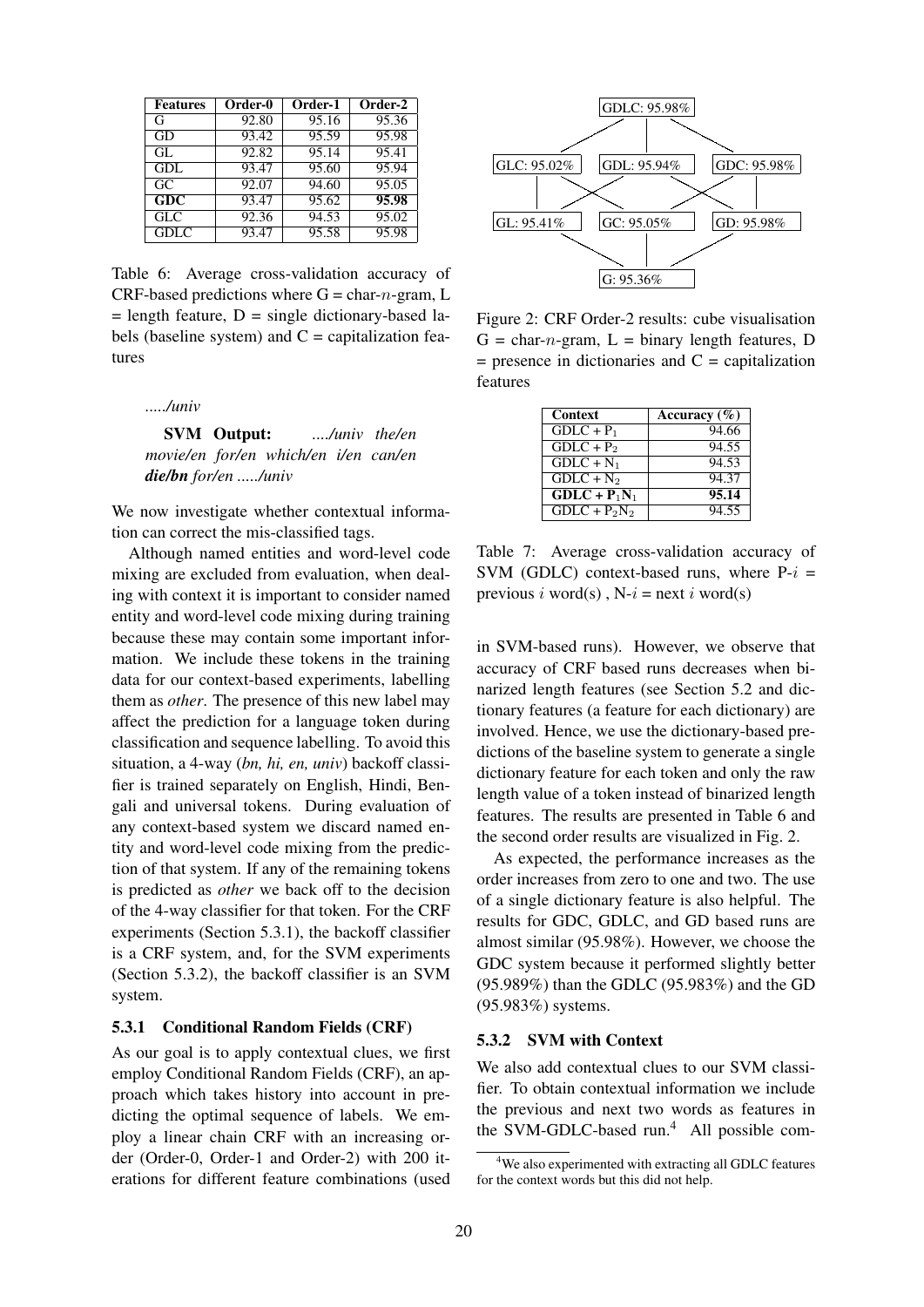binations are considered during experiments (Table 7). After C parameter optimization, the best cross-validation accuracy is found for the  $P_1N_1$ (one word previous and one word next) run with C=0.125 (95.14%).

# 5.4 Test Set Results

We apply our best dictionary-based system, our best SVM system (with and without context) and our best CRF system to the held-out test set. The results are shown in Table 8. Our best result is achieved using the CRF model (95.76%).

# 5.5 Error Analysis

Manual error analysis shows the limitations of these systems. The word-level classifier without contextual clues does not perform well with Hindi data. The number of Hindi tokens is quite low. Only 2.4% (4,658) of total tokens of the training data are Hindi, out of which 55.36% are bilingually ambiguous and 29.51% are tri-lingually ambiguous tokens. Individual word-level systems often fail to assign proper labels to ambiguous words, but adding context information helps to overcome this problem. Considering the previous example of *die*, both context-based SVM and CRF systems classify it properly. Though the final system CRF-GDC performs well, it also has some limitations, failing to identify the language for the tokens which appear very frequently in three languages (e.g. *are*, *na*, *pic*).

# 6 Conclusion

We have presented an initial study on automatic language identification with Indian language code mixing from social media communication. We described our dataset of Bengali-Hindi-English Facebook comments and we presented the results of our word-level classification experiments on this dataset. Our experimental results lead us to conclude that character n-gram features are useful for this task, contextual information is also important and that information from dictionaries can be effectively incorporated as features.

In the future we plan to apply the techniques and feature sets that we used in these experiments to other datasets. We have already started this by applying variants of the systems presented here to the Nepali-English and Spanish-English datasets which were introduced as part of the 2014 code mixing shared task (Solorio et al., 2014; Barman et al., 2014).

We did not include word-level code mixing in our experiments – in our future experiments we will explore ways to identify and segment this type of code mixing. It will be also important to find the best way to handle inclusions since there is a fine line between word borrowing and code mixing.

# Acknowledgements

This research is supported by the Science Foundation Ireland (Grant 12/CE/I2267) as part of CNGL (www.cngl.ie) at Dublin City University. The authors wish to acknowledge the DJEI/DES/SFI/ HEA for the provision of computational facilities and support. Our special thanks to Soumik Mandal from Jadavpur University, India for coordinating the annotation task. We also thank the administrator of JUMatrimonial and the 11 Facebook users who agreed that we can use their posts for their support and permission.

# References

- Beatrice Alex. 2008. *Automatic detection of English inclusions in mixed-lingual data with an application to parsing*. Ph.D. thesis, School of Informatics, The University of Edinburgh, Edinburgh, UK.
- Guy Aston and Lou Burnard. 1998. *The BNC handbook: exploring the British National Corpus with SARA*. Capstone.
- Peter Auer. 2013. *Code-Switching in Conversation: Language, Interaction and Identity*. Routledge.
- Timothy Baldwin and Marco Lui. 2010. Language identification: The long and the short of the matter. In *Human Language Technologies: The 2010 Annual Conference of the North American Chapter of the Association for Computational Linguistics*, pages 229–237. Association for Computational Linguistics.
- Utsab Barman, Joachim Wagner, Grzegorz Chrupała, and Jennifer Foster. 2014. DCU-UVT: Wordlevel language classification with code-mixed data. In *Proceedings of the First Workshop on Computational Approaches to Code-Switching. EMNLP 2014, Conference on Empirical Methods in Natural Language Processing*, Doha, Qatar. Association for Computational Linguistics.
- Shane Bergsma, Paul McNamee, Mossaab Bagdouri, Clayton Fink, and Theresa Wilson. 2012. Language identification for creating language-specific Twitter collections. In *Proceedings of the Second Workshop on Language in Social Media*, pages 65–74. Association for Computational Linguistics.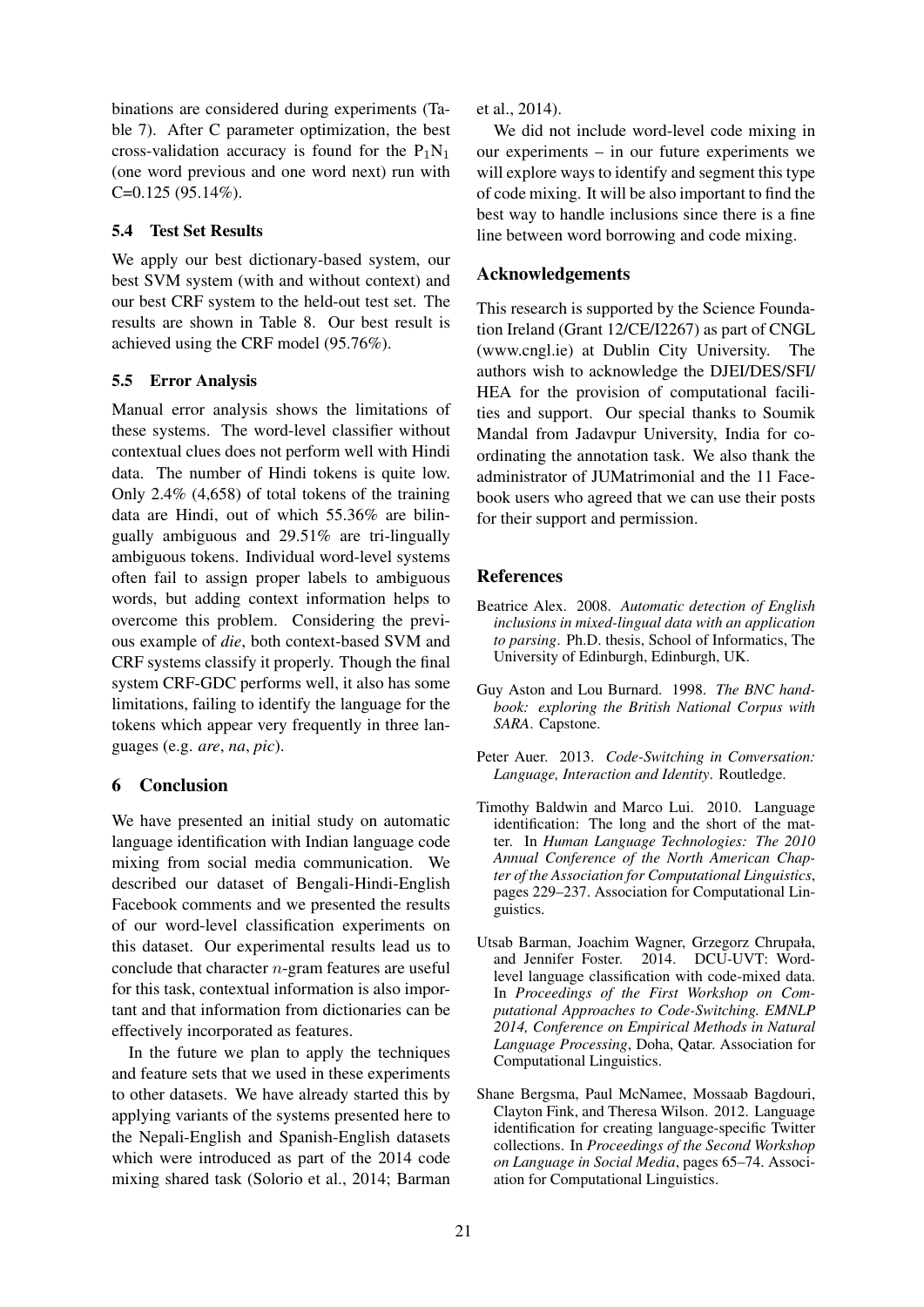| <b>System</b>         | Precision $(\% )$ |       |       | Recall $(\%)$ |       |       | Accuracy |             |        |
|-----------------------|-------------------|-------|-------|---------------|-------|-------|----------|-------------|--------|
|                       | EN                | BN    | HI    | UNIV          | EN    | BN    |          | <b>UNIV</b> | $(\%)$ |
| Baseline (Dictionary) | 92.67             | 90.73 | 80.64 | 99.67         | 92.28 | 94.63 | 43.47    | 94.99       | 93.64  |
| SVM-GDLC              | 92.49             | 94.89 | 80.31 | 99.34         | 96.23 | 94.28 | 44.92    | 97.07       | 95.21  |
| $SVM-P_1N_1$          | 93.51             | 95.56 | 83.18 | 99.42         | 96.63 | 95.23 | 55.94    | 96.95       | 95.52  |
| CRF-GDC               | 94.77             | 94.88 | 91.86 | 99.34         | 95.65 | 96.22 | 55.65    | 97.73       | 95.76  |

Table 8: Test set results for Baseline (Dictionary), SVM-GDLC, SVM-P1N1 and CRF-GDC

- MS Cárdenas-Claros and N Isharyanti. 2009. Codeswitching and code-mixing in internet chatting: Between'yes,"ya,'and'si'-a case study. *The Jalt Call Journal*, 5(3):67–78.
- William B. Cavnar and John M. Trenkle. 1994. Ngram-based text categorization. In Theo Pavlidis, editor, *Proceedings of SDAIR-94, Third Annual Symposium on Document Analysis and Information Retrieval*, pages 161–175.
- Jean-Marc Dewaele. 2010. *Emotions in Multiple Languages*. Palgrave Macmillan.
- Anik Dey and Pascale Fung. 2014. A Hindi-English code-switching corpus. In *Proceedings of the Ninth International Conference on Language Resources and Evaluation (LREC'14)*, pages 2410– 2413, Reykjavik, Iceland. European Language Resources Association (ELRA).
- Rong-En Fan, Kai-Wei Chang, Cho-Jui Hsieh, Xiang-Rui Wang, and Chih-Jen Lin. 2008. LIBLINEAR: A library for large linear classification. *Journal of Machine Learning Research*, 9:1871–1874.
- Paulseph-John Farrugia. 2004. TTS pre-processing issues for mixed language support. In *Proceedings of CSAW'04, the second Computer Science Annual Workshop*, pages 36–41. Department of Computer Science & A.I., University of Malta.
- E Mark Gold. 1967. Language identification in the limit. *Information and control*, 10(5):447–474.
- Thomas Gottron and Nedim Lipka. 2010. A comparison of language identification approaches on short, query-style texts. In *Advances in Information Retrieval*, pages 611–614. Springer.
- Mark Hall, Eibe Frank, Geoffrey Holmes, Bernhard Pfahringer, Peter Reutemann, and Ian H. Witten. 2009. The WEKA data mining software: An update. *SIGKDD Explor. Newsl.*, 11(1):10–18.
- Bo Han, Paul Cook, and Timothy Baldwin. 2012. Automatically constructing a normalisation dictionary for microblogs. In *Proceedings of the 2012 Joint Conference on Empirical Methods in Natural Language Processing and Computational Natural Language Learning*, pages 421–432. Association for Computational Linguistics.
- Taofik Hidayat. 2012. An analysis of code switching used by facebookers: a case study in a social network site. Student essay for the

study programme "Pendidikan Bahasa Inggris" (English Education) at STKIP Siliwangi Bandung, Indonesia, http://publikasi. stkipsiliwangi.ac.id/files/2012/ 10/08220227-taofik-hidayat.pdf.

- Lichan Hong, Gregorio Convertino, and Ed H. Chi. 2011. Language matters in twitter: A large scale study. In *Proceedings of the Fifth International AAAI Conference on Weblogs and Social Media (ICWSM-11)*, pages 518–521, Barcelona, Spain. Association for the Advancement of Artificial Intelligence.
- Chih-Wei Hsu, Chih-Chung Chang, and Chih-Jen Lin. 2010. A practical guide to support vector classification. Technical report vector classification. port. Department of Computer Science, National Taiwan University, Taiwan, https: //www.cs.sfu.ca/people/Faculty/ teaching/726/spring11/svmguide.pdf.
- Baden Hughes, Timothy Baldwin, Steven Bird, Jeremy Nicholson, and Andrew MacKinlay. 2006. Reconsidering language identification for written language resources. In *Proc. of the 5th edition of the International Conference on Language Resources and Evaluation (LREC 2006)*, pages 485–488, Genoa, Italy.
- Aravind K. Joshi. 1982. Processing of sentences with intra-sentential code-switching. In J. Horecký, editor, *Proceedings of the 9th conference on Computational linguistics - Volume 1 (COLING'82)*, pages 145–150. Academia Praha, North-Holland Publishing Company.
- Ben King and Steven Abney. 2013. Labeling the languages of words in mixed-language documents using weakly supervised methods. In *Proceedings of the 2013 Conference of the North American Chapter of the Association for Computational Linguistics: Human Language Technologies*, pages 1110– 1119, Atlanta, Georgia. Association for Computational Linguistics.
- David C. S. Li. 2000. Cantonese-English codeswitching research in Hong Kong: a Y2K review. *World Englishes*, 19(3):305–322.
- Gideon S. Mann and Andrew McCallum. 2008. Generalized expectation criteria for semi-supervised learning of conditional random fields. In *Proceedings of ACL-08: HLT*, pages 870–878, Columbus, Ohio. Association for Computational Linguistics.